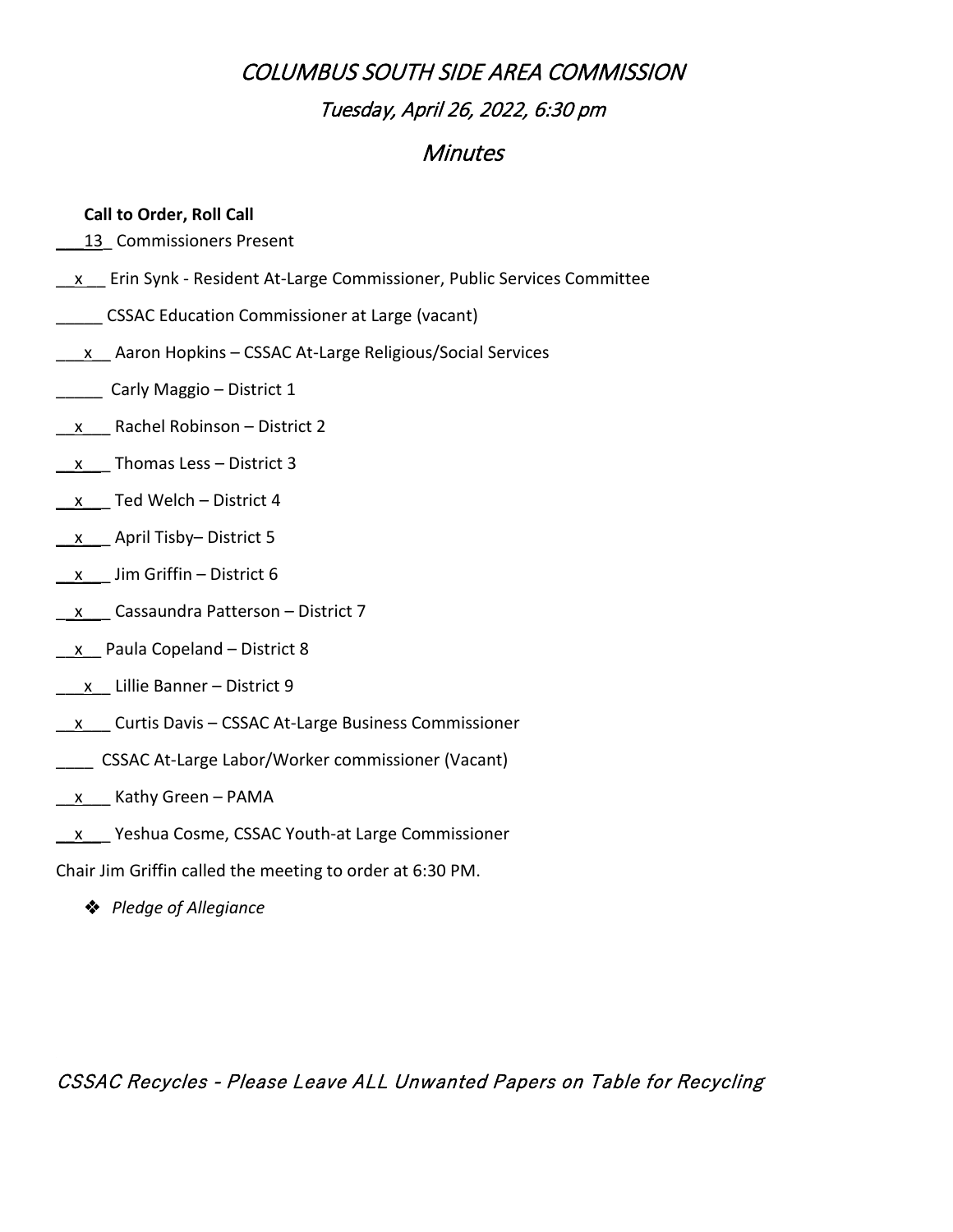## **Minutes**

#### • **Amendments to Agenda**

Chair Griffin motioned to amend agenda to add a report from Cosme. Synk seconded. Amendments approved.

#### • **Approval of Minutes**

Curtis Davis moved to approve the March 22, 2022 meeting minutes. Synk seconded. Minutes approved.

# • **Reading of Correspondence**

No correspondence.

### • **City Liaison Report(s) –**

**Catherine Cull, Pride Center;** Catherine stated that every Tuesday there will be a social worker (Twyla Jones) at the Pride Center office from 11 – 1:30 for questions concerning social service issues. In addition, the 311 app has been revamped. Also, the CARE Coalition is celebrating Trauma Informed Awareness Week with community Resilience Walks. The Southside walk is set for May 13 at 6 pm. The community can reach Catherine at 614.216.8789 (cell) and via email a[t khcull@columbus.gov.](mailto:khcull@columbus.gov)

**Nancy Sully, City Council Liaison;** Nancy reported a city-wide cleanup is scheduled for 9 am April 30. Meet at 105 Park Drive to pick up equipment. Meet Nancy at Barack at 10:30 to return equipment. Columbus Promise, the program created for Columbus high school students, still exists. If you graduate from a Columbus High School, you can go to Columbus State for two years tuition free. They even pay for books.

### **Community Development for All People Report – Dr. Kaitlin Hansen, PhD;**

- It is Freedom School season and the organization is hiring interns.
- Jenkin's lofts apartments are available.
- Bikes for All People is hiring.
- CDFAP had a Thrive to Five party last Friday.
- The Southside Café may be opening in June.

### **Standing Committee Reports**

• **Zoning**, Curtis Davis Meets 2<sup>nd</sup> Saturdays @9:00am at site locations for review of pending applications. Curtis motioned to add Carly Maggio to the Zoning Committee. Synk seconded. Motion approved.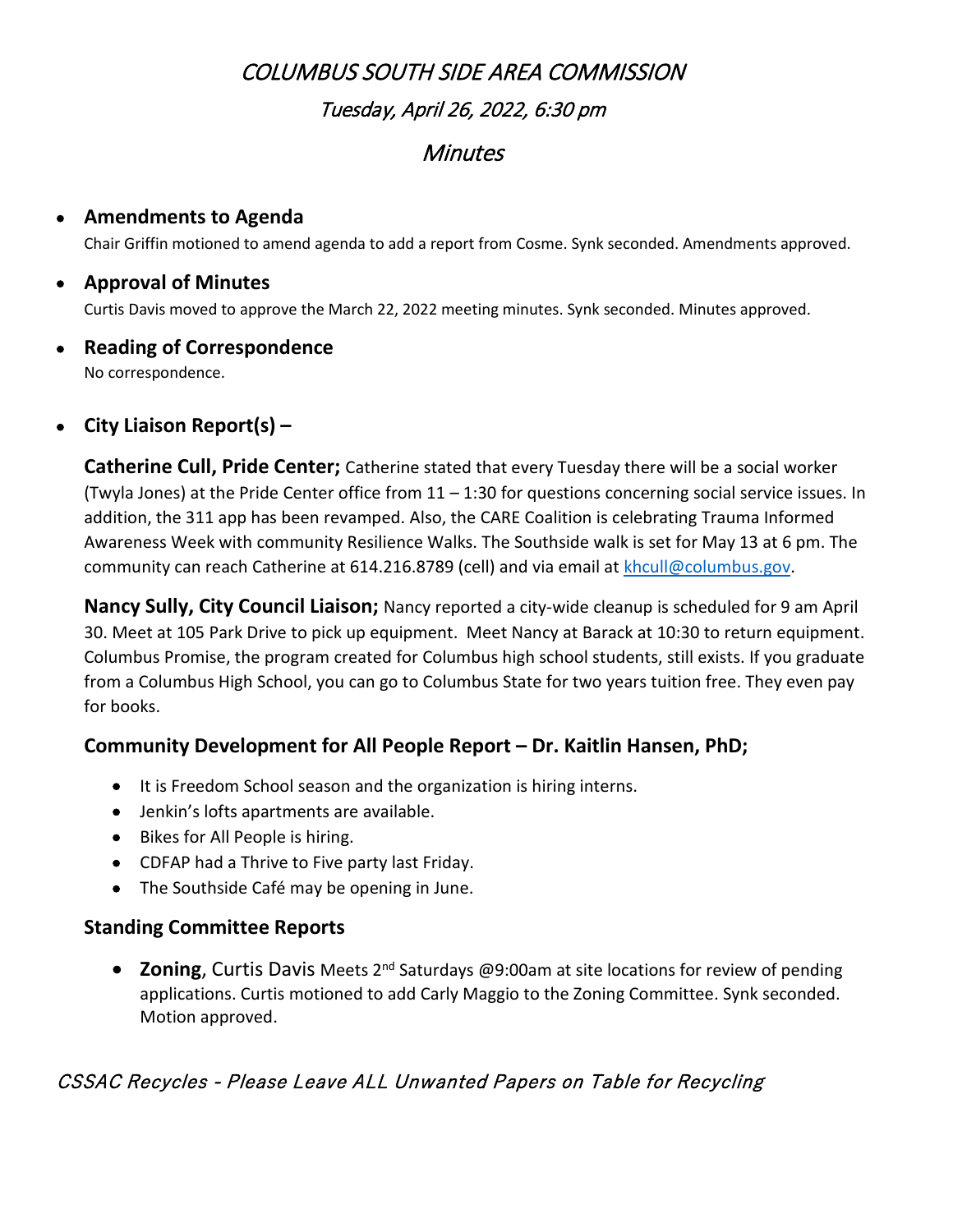## **Minutes**

- a) Demolitions: 33 W. Morrill Ave and 1905 Bucher Street
- b) Variances:
	- 1. 654 E. Mithoff Street: Vacant lot with street trees. Proposal will construct a 3 unit dwelling. Six variances. City approved all. Zoning Committee voted  $5 - 0$ with one abstention. Less motioned to approve. Welch seconded. Motion carried 12 – 0 with one abstention.
	- 2. 458 E. Whittier Street. Variance for a non-conforming property. Civic and zoning committee approved. Welch motioned to approve. Cosme seconded. Motion carried 12 – 0 with one abstention.
	- 3. 373 Thurman. Civic and zoning committee approved. Less motioned to approve. Welch seconded. Motion carried.
	- 4. 116 Moler Street. Civic and zoning committee approved. Cosme motioned to approve. Less seconded. Motion carried.
- **Education**, (Vacant), meets 3<sup>rd</sup> Monday of each month. No report
- PAMA, Kathy Green. No report.
- **Safety, Health, Welfare and Equity**, (Vacant), meets 4<sup>th</sup> Thursday of each month. No report.
	- **Public Services/ Planning**, Erin Synk meets 3rd Wednesday @ 6:00 pm, @ Library. The committee is looking at the Lockbourne and Smith Road intersection and safety issues for pedestrians, especially because looking at safety issues with the new apartment construction occurring right at that corner. They are working with the city regarding changes to street sweeping and replacing the 300-gallon trash cans (which have disappeared), and the Community Crime Patrol (CCP) contract. Would like to see their patrol routes extended to where there is more need.
	- **Public Relations,** Kathy Green **–** Kathy has been looking at issues with the web site and other social media sites. Needs to work out priorities for posts and photos. She also wants to add a calendar for neighborhood cleanups, garden tours and festivals. She is also working on a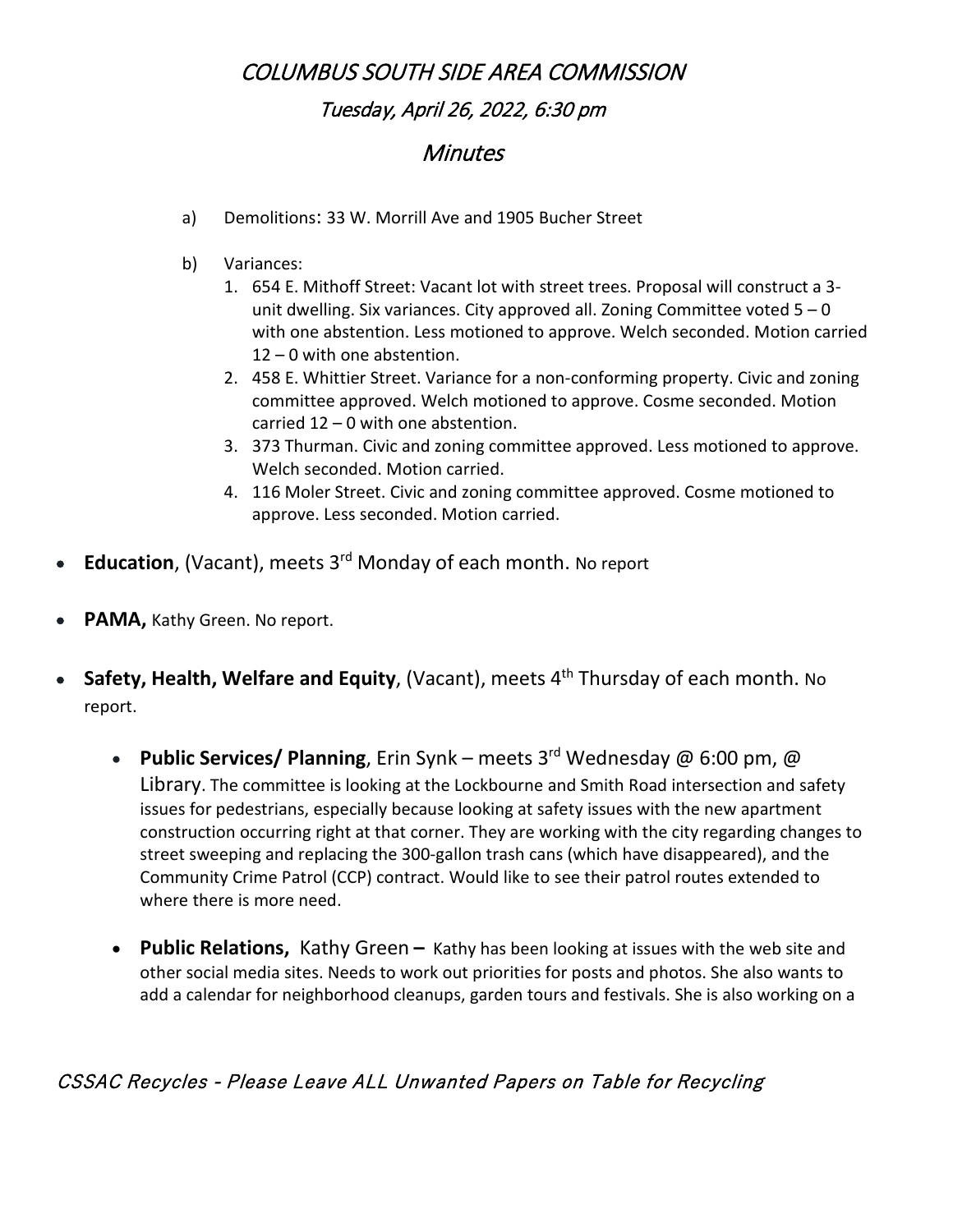### **Minutes**

project with OSU students who are creating stickers with QR codes, which when scanned, leads to Link Tree, with various social links. Polo shirts are in! Avenue for All planning is starting.

- **Religious Services**, Rev. Aaron Hopkins **–** On April 30, Stowe Mission will be hosting a community cleanup on Parsons Ave. Will be using Franklin County jail offenders to help. Council member Remy has provided urban farmers with young folks for 8 weeks over the summer, teaching them environmental awareness and sustainable agriculture. They will be beginning the second week of June. We have reached out to students at South High School to help us with this project.
- **Substance Abuse Solutions Committee**, Anne Stewart **–** No report.
- **Youth Commissioner**, Yesh Cosme Cosme reported that since the opening of the Open Shelter, Ganther's Place is experiencing an increase in random drive-by shootings and people breaking into vehicles. There has also been an increase in outdoor drug and alcohol use. Homeless people have been harassing customers and staff at Community Grounds.

#### **Reports of Officers:**

- **Report from the Chair,** Chair Jim Griffin stated he is still looking for people to fill the Education and Labor at-large commission seats.
- **Fiscal Report:** Cassandra Patterson reported that we have \$1,962.97 in our account. There were two expenditures, one for \$312.93 (Zoom) and another for \$475.32 (polo shirts).
- **Informal & Public Presentations:** Monica Cerrezuela, from ADAMH, announced that the organization is developing a mental health and addiction crisis center on Harmon Avenue for the community. The center will offer three levels of care, including walk-in services, 23-hour observation, and inpatient care. There will be pharmacy services available and a family resource center.

Heidi Carr from the City Attorney's office, spoke about the work she is doing on "problem properties" such as drug houses, corner markets and apartment complexes, such as 507 – 509 Thurman. That particular property is set for status hearing on May 2 at 11 am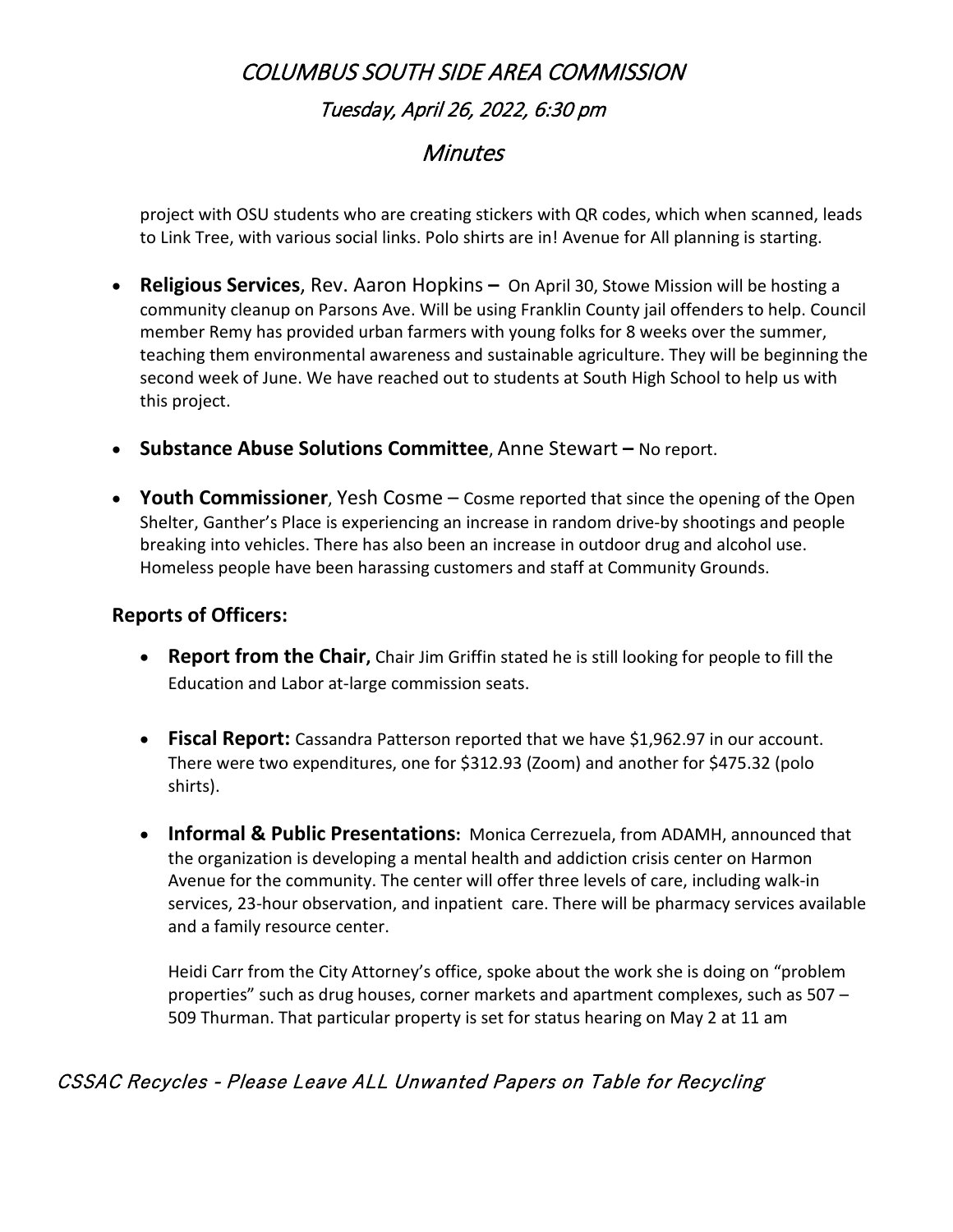### **Minutes**

concerning the violations. If owners are uncooperative, we can issue injunctions. The end result may be receivership. 1509 Lockbourne (Mobil Gas Station) is still in court and will be going under a permanent injunction at the next court hearing.

- **Public Comments & Announcements:** May 14, 2022 is a work/clean up day at the Fruit Park. Talent show auditions April 28 and Thursday May 3 at Barack. Looking for a Commissioner who may want to be a judge.
- **District Reports**:
	- District 1 Carly Maggio, Schumacher Place: 6:30pm, 1st Tuesday 1113 Parsons Ave (Library);
	- District 2 Rachel Robinson, Southern Orchards, 6PM, 1st Tuesday, Stowe Baptist Church, 888 Parsons Avenue. Have created a beautification/gardening committee to raise funds for beautification. Garden Tour on June 12.
	- District 3 Tom Less, 7PM, 1<sup>st</sup> Wednesday, St. Paul United Church of Christ, 225 E. Gates Street; Garden Tour on July 10; Fitness in the Park on Saturday mornings at 9 am (beginning in May); Festival will be in September. Also painting a mural on the new bar Rumers (used to be Daddys) on the morning of April 30. Music and food.
	- District 4 Ted Welch, SSCAN, 6:30 PM, 2nd Monday, Residences at Career Gateway (RCG), 747 Whitter Ave; Edgewood Civic & T has been allocated to Thurman Square, 7 PM, 2nd Tuesday, Corpus Christi Church, 1111 Stewart Ave; Ganther's Place, 6 PM 4th Thursday of the month. South Central Commons' Spaghetti Dinner will be Saturday May 7, 2022, from 5 – 7 pm at the Thurman Avenue United Methodist Church. Ted also holds office hours for residents and community leaders of District 4 on Mondays and Tuesdays, from 10 – noon or by appointment , 614.946.2247.
	- District 5 April Tisby: Deshler Park Civic Association, 3rd Thursday, Fruit of the Spirit Church, 1355 Frebis Ave., Columbus, Ohio 43206. No report.